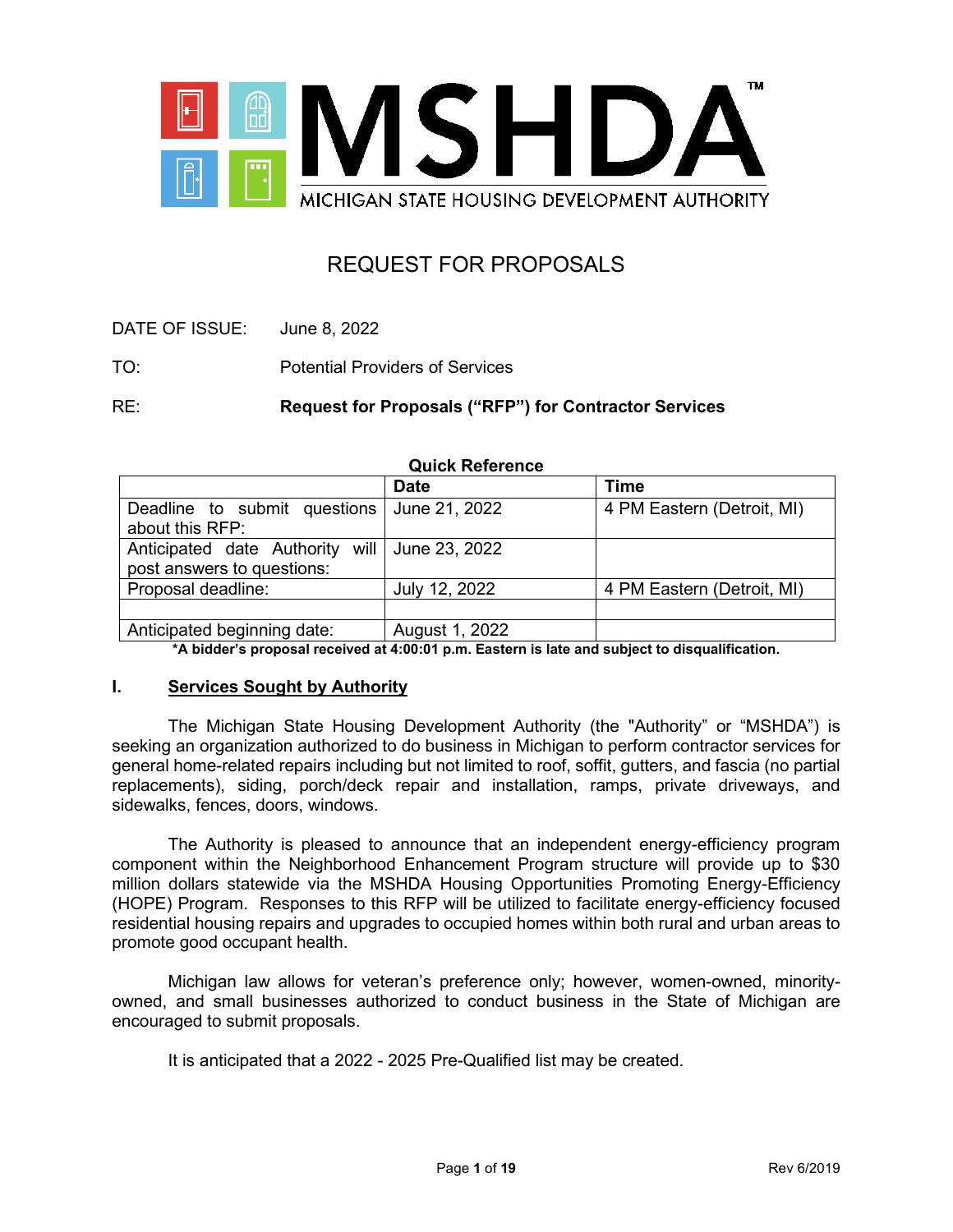# **II. Contents of this RFP**

- Overview of services sought tasks and activities ("Scope of Work")
- $\bullet$  Exhibit A Notices to Bidders
- Exhibit B Submission & Selection
- Exhibit C Proposal Format
- Exhibit D Project Personnel Form

# **III. Overview**

The Authority seeks a contractor ("Bidder" or "selected contractor") to provide contractor services for exterior home-related repairs including but not limited to roof, soffit, gutters, and fascia (no partial replacements), siding, porch/deck repair and installation, ramps, private driveways, and sidewalks, fences, doors, windows to assist the Authority's Neighborhood Enhancement Program (NEP). Selected contractor may be awarded statewide or by prosperity regions defined in section IV (B) Specific Tasks & Activities below. Selection will be subject to contractor availability and assigned statewide or by region - see Maps in Section IV below.

The Neighborhood Enhancement Program (NEP) has an annual allocation of up to 2 million dollars a year statewide. The Authority is soliciting a Request for Proposal to contractors that are interested in obtaining work on an ongoing basis for small homeowner repairs undertaken with MSHDA financing on a yearly basis, either statewide or by region. If the selected contractor is not available to perform the work, a cost reasonable estimate may be requested.

# Objectives:

The Authority is seeking s to support MSHDA grant recipients (Non-Profit Agencies, or Local Governments) by providing contact information for reliable selected contractors to take on exterior repairs for homeowners that live in their targeted neighborhoods to 1) engage and undertake the work at the homeowner location and/or 2) provide a reasonable cost estimate.

The NEP program's primary goals are to identify and fund innovative activities to address a neighborhood's specific needs; assist and then showcase Michigan neighborhood(s) where people are engaged and facilitating change; and to provide funding to facilitate and implement activities.

The NEP program can financially assist high-impact, innovative, neighborhood housing-oriented activities that benefit low- and moderate-income areas and residents. All components are designed to fund tangible housing-oriented activities that are: implementation ready, highly visible, impactful to the neighborhood and residents' qualify of life, holistically/community focused, and located where there is buy-in and demonstrated support within the neighborhood and community.

The NEP program is made available via a yearly competitive funding round to applicants consisting of local non-profit agencies (501c3) and local units of government statewide. The next funding round is anticipated to be announced in the Fall of 2022.

The NEP program provides MSHDA funding statewide for activities directly tied to stabilization and enhancement of Michigan neighborhoods by nonprofit 501(c)3 agencies and local units of government.

The selected contractor will also advise and educate Authority representatives related to contractor services sought as outlined below.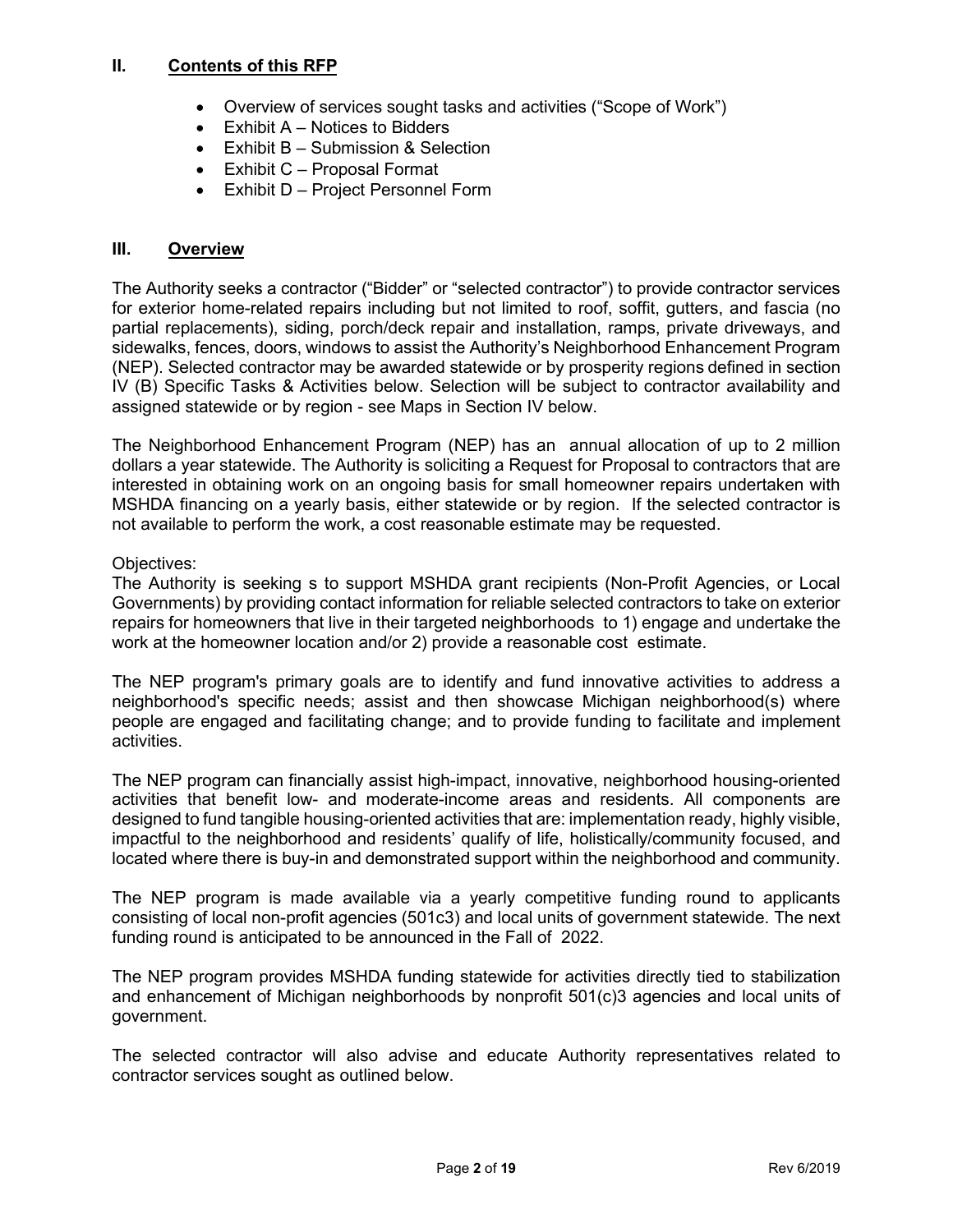# **IV. Objectives, Tasks & Activities**

- **A. General Objectives.** To successfully perform the services described in Section III above, the selected contractor must meet the following general objectives:
	- **1.** Must be a licensed residential builder in the State of Michigan.
	- **2.** Selected Contractor will obtain all permits and set up all inspections required for the needed home repair.
	- **3.** Selected Contractor will complete projects within 45 days of project notification or provide reasonable timeframes for completion.
	- **4.** Selected Contractor will clean up work site at the end of each day and properly dispose of all materials following applicable laws and environmental regulations.
	- **5.** Bidder will describe any warranty for service or materials used.
	- **6.** Bidder will describe for Objective 1 regional rehabilitation strategy including activities to be performed and location.
	- **7.** Bidder will describe for Objective 2 regional procurement/cost determination process including response timeline.
	- **8.** Bidder will describe their interest and capacity in undertaking activities within 6 and/or 7 above.
- **B. Specific Tasks & Activities.** The selected contractor will provide the above services and provide all labor, equipment, and materials necessary to perform these services. Multiple awards may result from this RFP depending on regions. Award is dependent upon funding. See regions and map: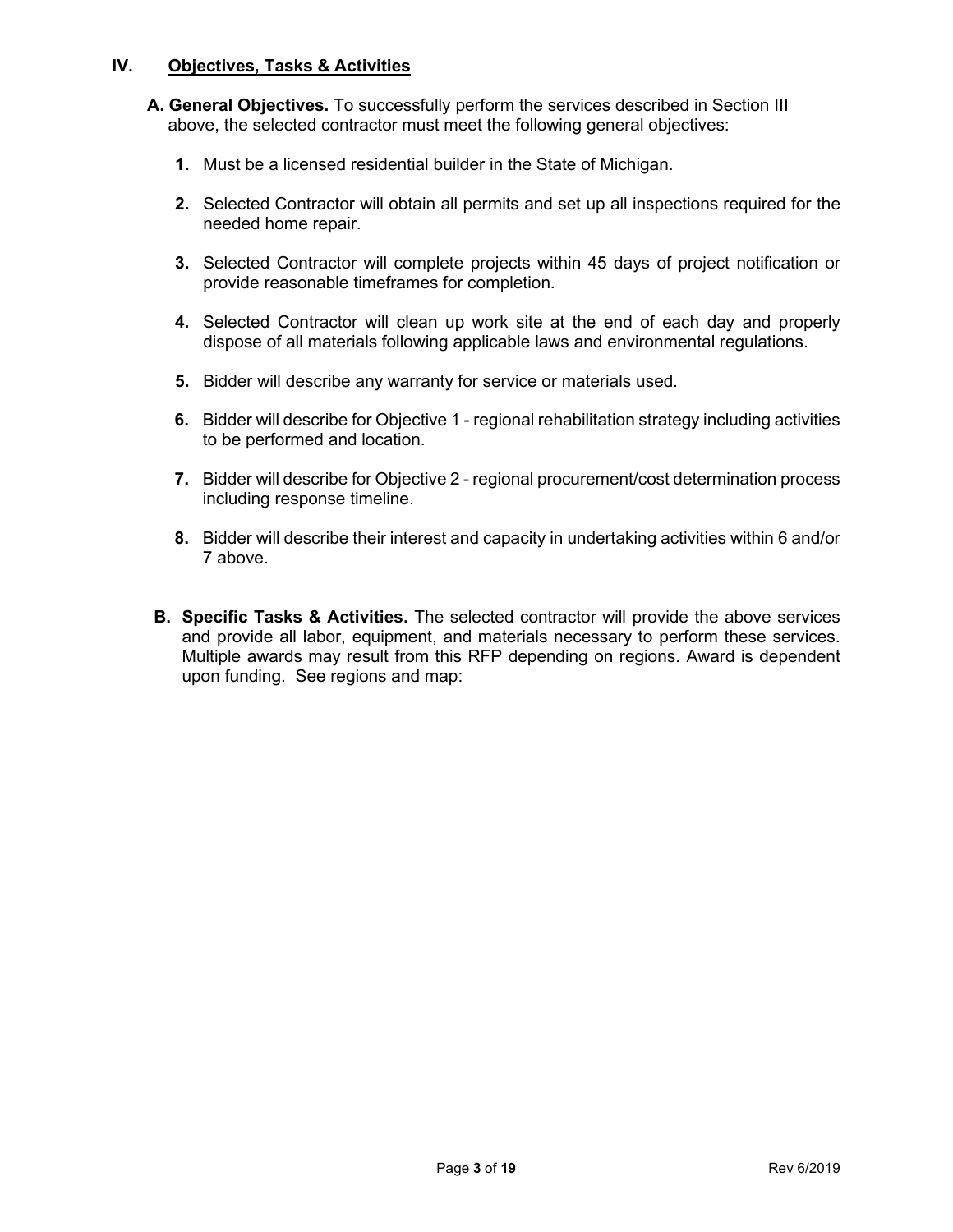

# **Rest of Page Intentionally Left Blank**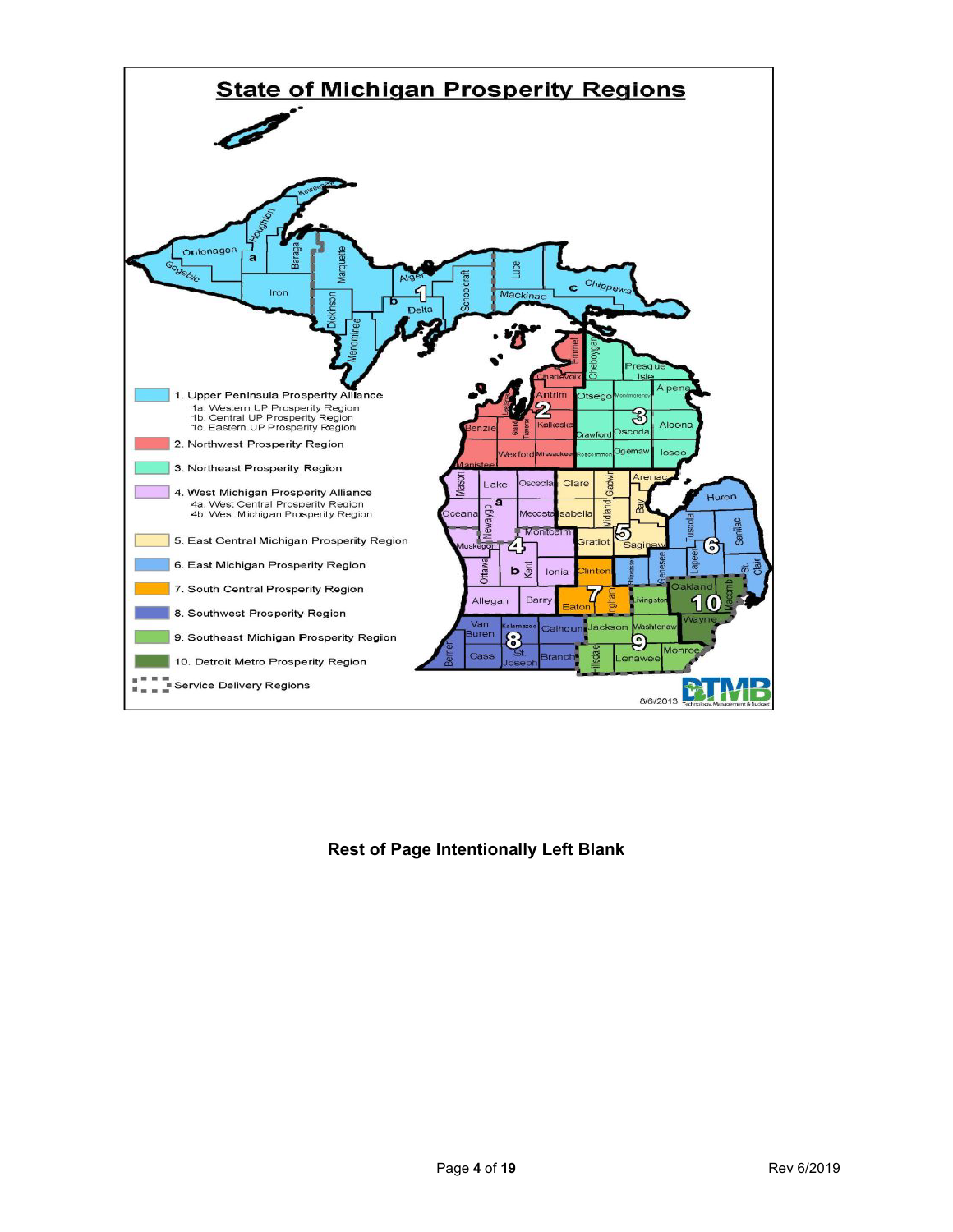# **MICHIGAN STATE HOUSING DEVELOPMENT AUTHORITY REQUEST FOR PROPOSALS**

# **EXHIBIT A**

# **NOTICE TO BIDDERS**

#### **I. Notifications to Bidders**

- **A. Revisions to RFP.** If, prior to the proposal deadline, the Authority deems it necessary to provide additional clarifying information, or to revise any part of the RFP, supplements or revisions will be provided to all Bidders who have indicated they will submit a proposal. Proposals will then be evaluated based on the terms and conditions of the RFP, any supplements or revisions to the RFP, and the answers to any written questions.
- **B. Organization Authorized to Transact Business in Michigan.** The Bidder must be either a Michigan entity (limited partnership, Limited Liability Company, for-profit corporation or non-profit corporation, etc.) or, if foreign, authorized to do business in the State of Michigan.

# **Proposals from Sole Proprietors Will Not be Accepted**

Questions regarding specific requirements to transact business in the State of Michigan should be referred to or otherwise contact the Michigan Department of Licensing and Regulatory Affairs, Corporations, Securities & Commercial Licensing Bureau at:

[http://www.michigan.gov/lara/0,4601,7-154-61343\\_35413---,00.html.](http://www.michigan.gov/lara/0,4601,7-154-61343_35413---,00.html)

- **C. Minimum Internet/Technological Capabilities.** The Bidder must have phone, internet, and e-mail access. Internet and e-mail access must be adequate to allow the Bidder to receive, download and upload data, files and attachments from Authority staff. (Current state standards are limited to a functional size of 20 MB).
- **D. Limits on Liability & Indemnification.** The Bidder must review and acknowledge that the Authority will require the Bidder to satisfy the following requirements prior to the execution of a contract with the project owner. If the Bidder has objections, please provide an explanation with your proposal outlining the objection.

If awarded a contract, the Bidder agrees to:

- **1.** Indemnify, defend and hold harmless the Authority, its Board, officers, employees and agents, from and against all losses, liabilities, penalties, fines, damages and claims (including taxes), and all related costs and expenses (including reasonable attorneys' fees and disbursements and costs of investigation, litigation, settlement, judgments, interest and penalties), arising from or in connection with any of the following:
	- **a.** any claim, demand, action, citation or legal proceeding against the Authority, its employees and agents arising out of or resulting from (1) the services provided ("Services") or (2) performance of the Services, duties, responsibilities, actions or omissions of the Bidder or any of its subcontractors under an awarded contract.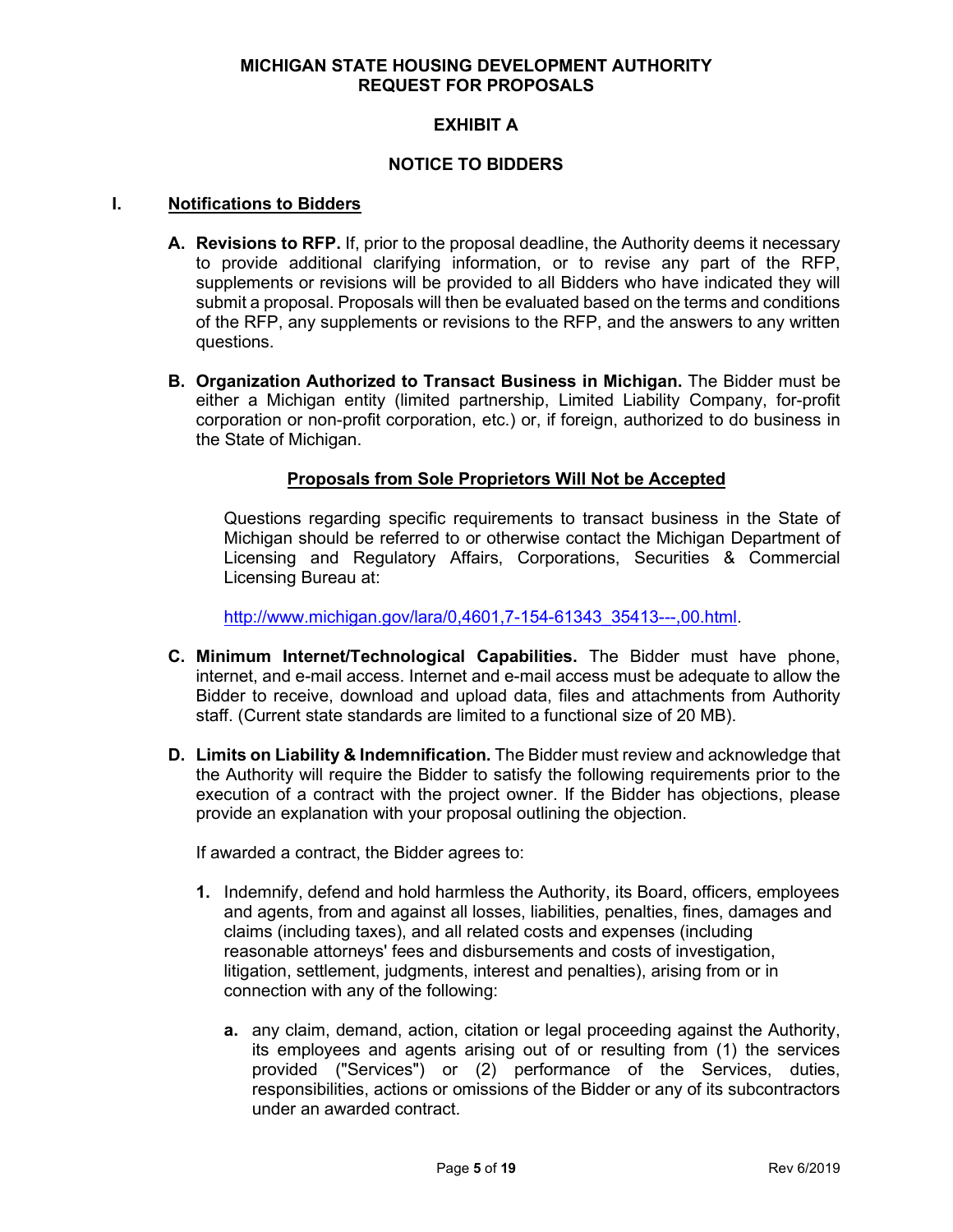- **b.** any claim, demand, action, citation or legal proceeding against the Authority, its employees and agents arising out of or resulting from a breach by the Bidder of any representation or warranty made by the Bidder in an awarded contract.
- **c.** any claim, demand, action, citation or legal proceeding against the Authority, its employees and agents arising out of or related to occurrences that the Bidder is required to insure against as provided for in an awarded contract.
- **d.** any claim, demand, action, citation or legal proceeding against the Authority, its employees and agents arising out of or resulting from the death or bodily injury of any person, or the damage, loss or destruction of any real or tangible personal property, in connection with the performance of services by the Bidder, by any of its subcontractors, by anyone directly or indirectly employed by any of them, or by anyone for whose acts any of them may be liable; provided, however, that this indemnification obligation shall not apply to the extent, if any, that such death, bodily injury or property damage is caused solely by the negligence or reckless or intentional wrongful conduct of the Authority.
- **e.** any claim, demand, action, citation or legal proceeding against the Authority, its employees and agents which results from an act or omission of the Bidder or any of its subcontractors in its or their capacity as an employer of a person.
- **f.** any action or proceeding threatened or brought against the Authority to the extent that such action or proceeding is based on a claim that any piece of equipment, software, commodity or service supplied by the Bidder or its subcontractors, or the operation of such equipment, software, commodity or service, or the use or reproduction of any documentation provided with such equipment, software, commodity or service infringes any United States or foreign patent, copyright, trade secret or other proprietary right of any person or entity, which right is enforceable under the laws of the United States.
- **E. Michigan Freedom of Information Act.** All documents submitted to the Authority are subject to the Michigan Freedom of Information Act ("FOIA"). In the event a request for submitted documents is made to the Authority, the Authority's FOIA Coordinator will redact or withhold information and/or documents that are exempt from disclosure under FOIA. *See MCL 15.243 et seq.* Please note that any requests by non-MSHDA personnel to review proposals will be denied until the deadline for submission of the bids has expired. *See MCL 15.243(1)(i).*

# **Please submit FOIA requests to the Authority as follows:**

# **MSHDA FOIA Coordinator c/o Legal Affairs Email: MSHDA-FOIA@michigan.gov**

- **F. Preferences.** Michigan law accommodates some bidder preferences:
	- **1.** Michigan Based Business

All other things being equal, the state of Michigan must give preference to products manufactured or services offered by Michigan-based firms. See MCL Section 18.1261 (http://legislature.mi.gov/doc.aspx?mcl-18-1261) and Section 18.1268 (http://legislature.mi.gov/doc.aspx?mcl-18-1268).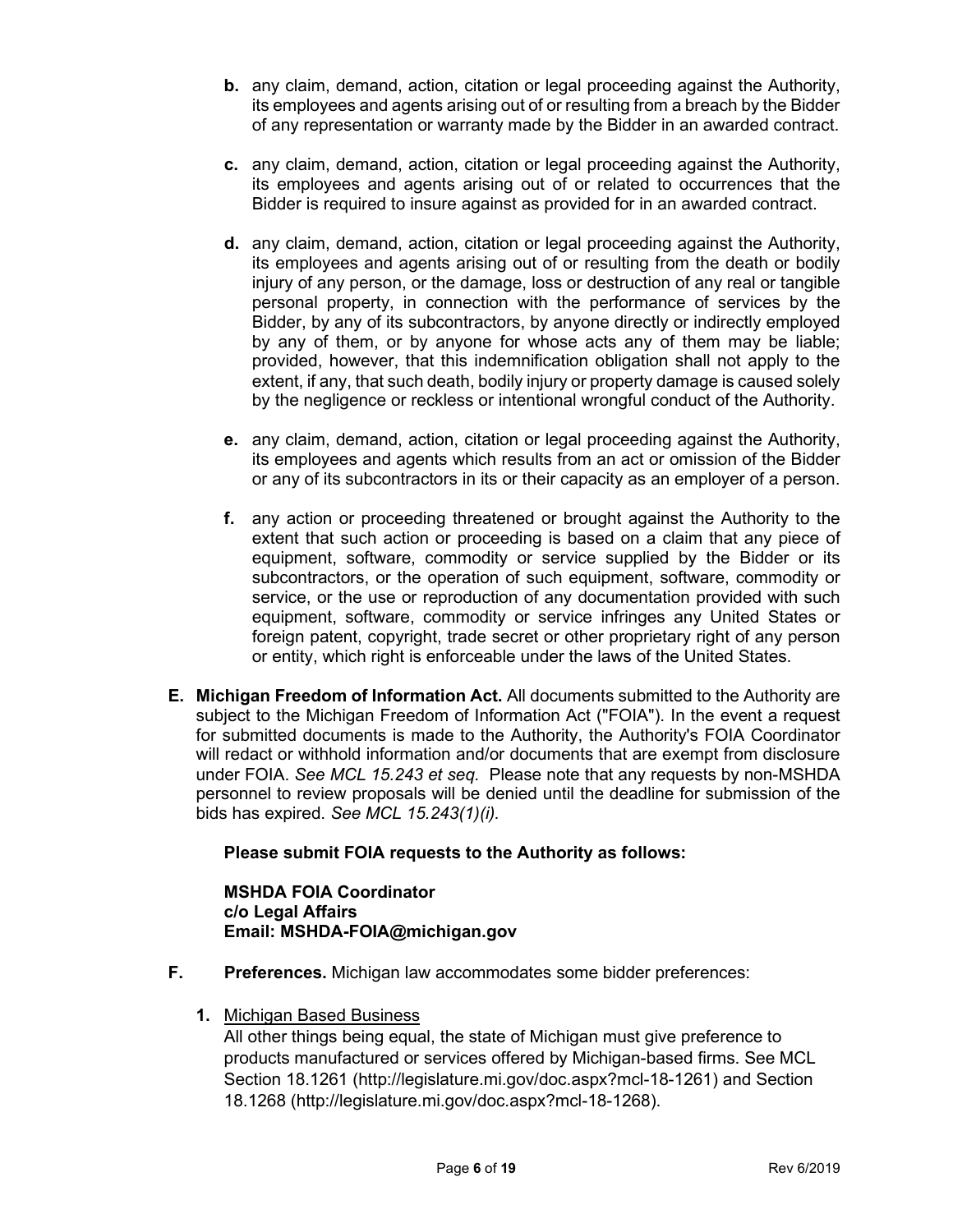**2.** Geographically-Disadvantaged Business

All other things being equal, the state of Michigan must give preference to products manufactured or services offered by a Geographically-Disadvantaged Business Enterprise. It is the goal of the State that 3% or more of contract payments each state fiscal year will be made to certified Geographically-Disadvantaged Business Enterprises by the 2022-23 fiscal year. See Executive Directive 2019-08 (https://www.michigan.gov/whitmer/0,9309,7387- 90499\_90704-486613--,00.html).

**3.** Qualified Service-Disabled Veteran-Owned Businesses

It is the goal of the State to award 5% of total state expenditures for construction, goods, and services to qualified service-disabled veteran-owned businesses. The State provides a 10% pricing preference for businesses owned by qualifieddisabled veterans. See MCL Section 18.1241 (http://legislature.mi.gov/doc.aspx?mcl-18-1241) and Section 18.1261 (http://legislature.mi.gov/doc.aspx?mcl-18-1261).

- **G. Submissions Subsequent to Award**. As part of an awarded contract, the selected contractor will be required to review and provide and/or acknowledge additional documents including but not limited to:
	- W-9 Request for Taxpayer Identification Number and Certification.
	- Proof of proper insurance coverage.
	- Retiree Rehire Certificate, if necessary.
- **H. Insurance Coverage.** The Bidder must maintain and provide evidence, satisfactory to the Authority, of the following minimum insurance coverage:
	- **1.** General Liability Insurance for \$1,000,000 with the Authority shown as additional insured;
	- **2.** Errors and Omissions Insurance for \$1,000,000 for each occurrence and \$1,000,000 annual aggregate;
	- **3.** Worker's Compensation Insurance (if required under state law). Any citing of a policy of insurance must include a listing of the States where that policy's coverage is applicable.
	- **4.** If required by the Authority, Cyber Security Insurance for \$1,000,000.
- **I. Payments to Pensioned Retirees.** 2007 PA 95, MCL 38.68c requires retirees of the State Employees Retirement System ("Pensioned Retirees") who become employed by the State either directly or indirectly through a contractual arrangement with another party on or after October 1, 2007 to forfeit their respective state pensions for the duration of their reemployment. **Accordingly, any pensioned retiree who provides or renders services pursuant to the contract for which bids will be made under this RFP shall be required to forfeit his or her pension during the term of the contract.**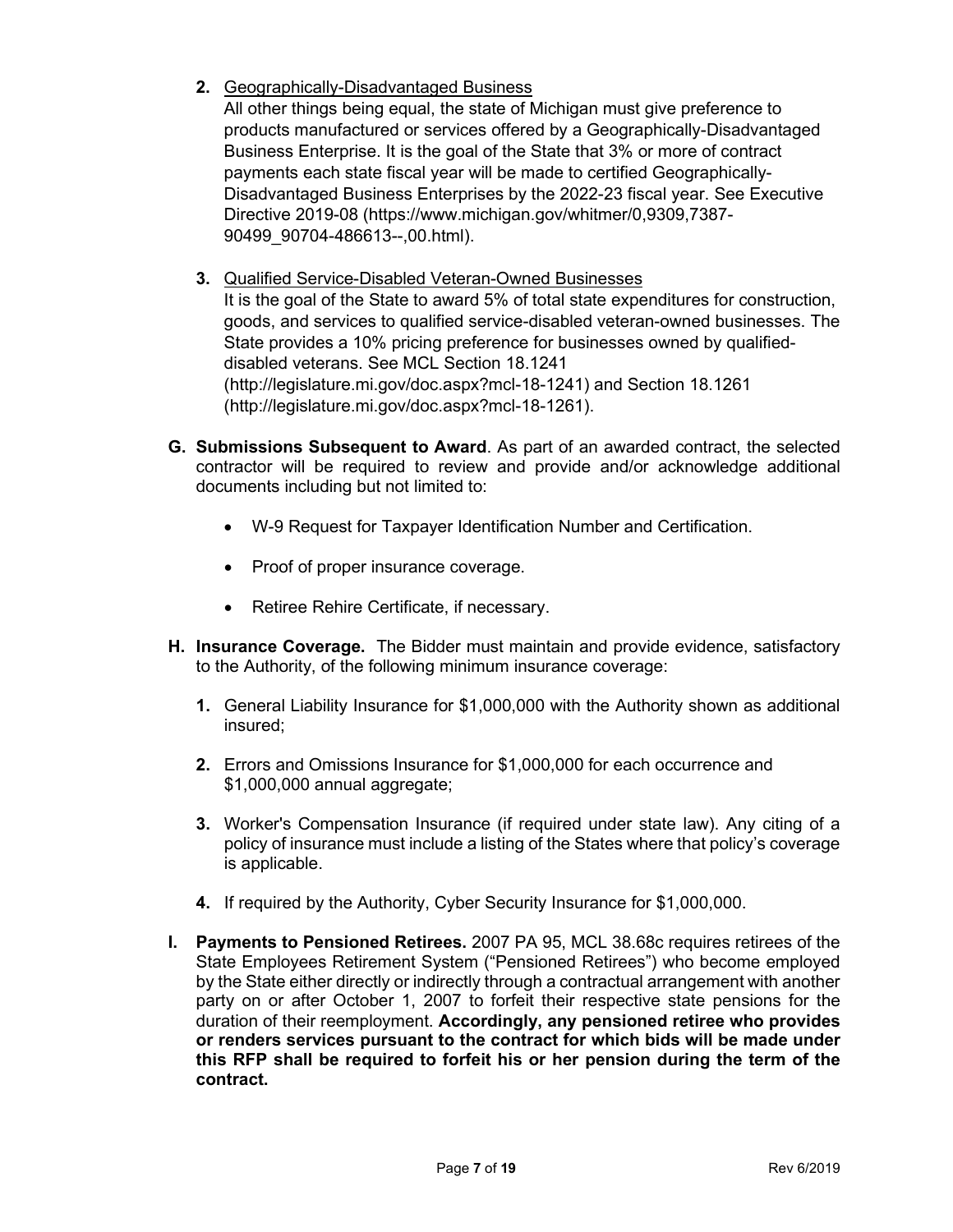Proposals must acknowledge and confirm whether pensioned retirees will render services under the contract being sought through this RFP. If the Bidder intends to use a pensioned retiree, the Bidder must submit written confirmation from the pensioned retiree that he or she agrees to forfeit his or her pension during the term of the contract, if awarded. If awarded a contract, the Bidder must submit a copy of the pensioned retiree's directions to the State of Michigan's Office of Retirement Services ("ORS") to withhold the retiree's pension payments until the end of the contract term by having the pensioned retiree complete a Retiree Rehire Certificate. A copy of the Retiree Rehire Certificate will be required to be submitted prior to executing an awarded contract.

- **J. Contract Award Approvals.** Selected contractors are to be approved by the Authority's Board..
- **K. Commencement of Work.** Project work shall not commence until execution of a project contract. The selected contractor shall not proceed with performance of the project work or incurring of project costs until both parties have signed the project contract to show acceptance of its terms and conditions.
- **L. Project Control.** The selected contractor will carry out this project under the direction and control of the project homeowner.
- **M. Applicable Laws.** The selected contractor will be required to comply with all Michigan and federal laws, as well as acquire any permits or permission-related documents to provide services being sought.

**Rest of Page Intentionally Left Blank**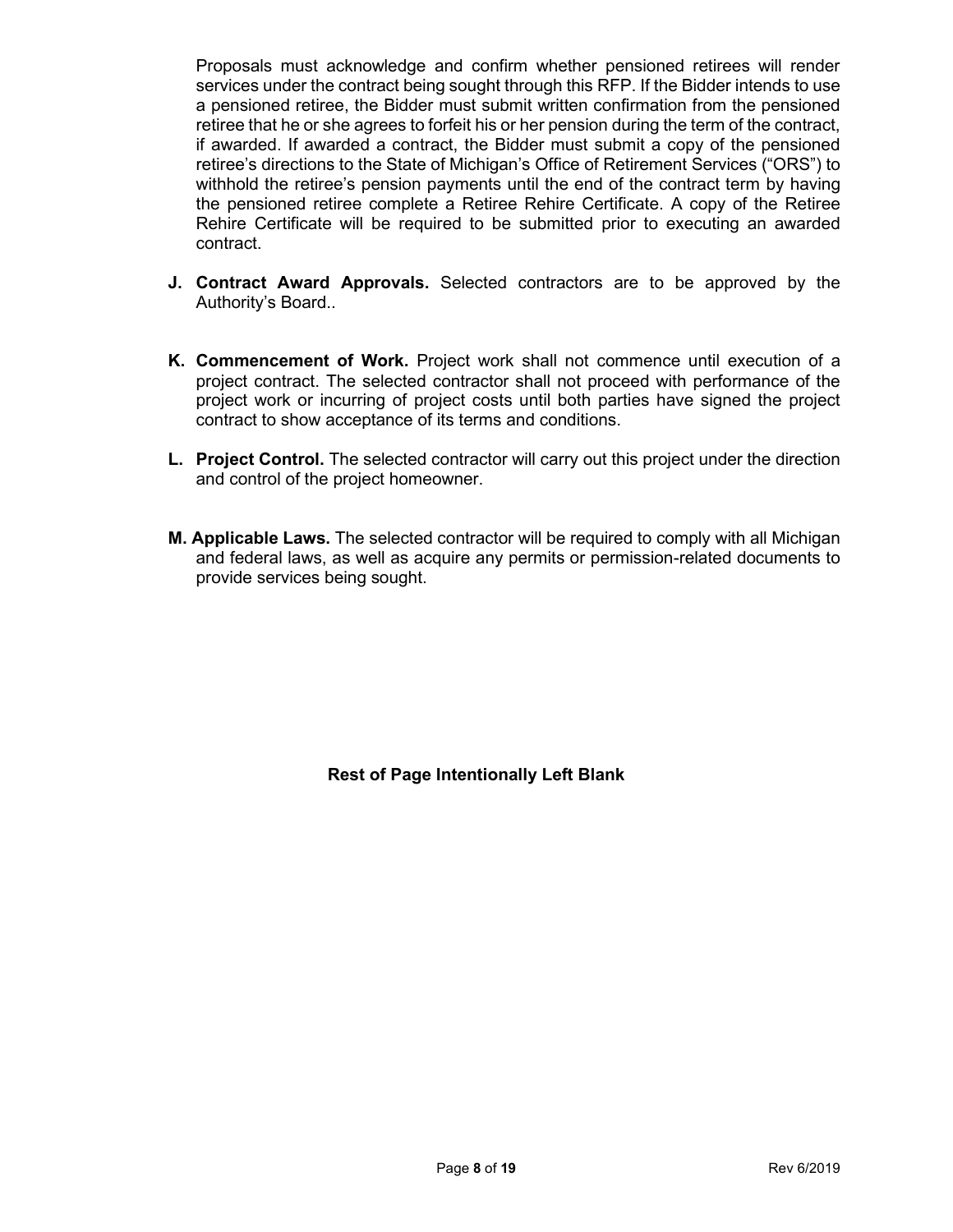# **MICHIGAN STATE HOUSING DEVELOPMENT AUTHORITY REQUEST FOR PROPOSAL**

# **EXHIBIT B**

# **SUBMISSION & SELECTION**

#### **I. Submission of Questions**

- To ensure a fair and impartial process, the Authority's Procurement Office will *only* address on time and properly submitted questions.
- Phone calls involving the RFP or related questions will not be accepted. Firms submitting bids shall not contact any Board members or Authority staff.
- All questions and answers related to this RFP will be supplied to Bidders that submitted questions, and/or to organizations providing the Procurement Office with notification of intent to submit a proposal.
- **A. Due Date.** Submit all questions regarding the RFP via email by **June 21, 2022** at **4 p.m.** Eastern Time (Detroit). Submissions received at 4:00:01 p.m. Eastern is late and subject to disqualification.

Responses to properly submitted questions will be posted on or around **June 23, 2022**. The Authority will hold no other question sessions or bidder's conferences.

**B. Delivery of Proposal.** Address questions using the subject line *NEP Contractor RFP* to:

# **MSHDA-Procurement@michigan.gov**

*Confirmation of Delivery.* The Procurement Office will verify receipt of email and questions to the Bidder within 24 hours. If Bidder has not received verification, the Bidder should verify the email address provided above (i.e., no spaces; hyphen between "MSHDA" and "Procurement") and resubmit an email asking for verification.

#### **II. Submission of Proposal**

- Submitted proposals must respond to and address the tasks, activities, listed requirements and questions outlined in the Scope of Work of this RFP and its attached and incorporated exhibits.
- The Authority shall not be liable for any costs that a Bidder may incur while preparing a proposal.
- The Authority shall not be liable for any costs that a Bidder may incur prior to the complete execution of a contract.
- **A. Due Date.** Proposals responding to this RFP are due **July 12, 2022** at **4 p.m.** Eastern Time (Detroit). Submissions received at 4:00:01 p.m. Eastern are late and subject to disqualification.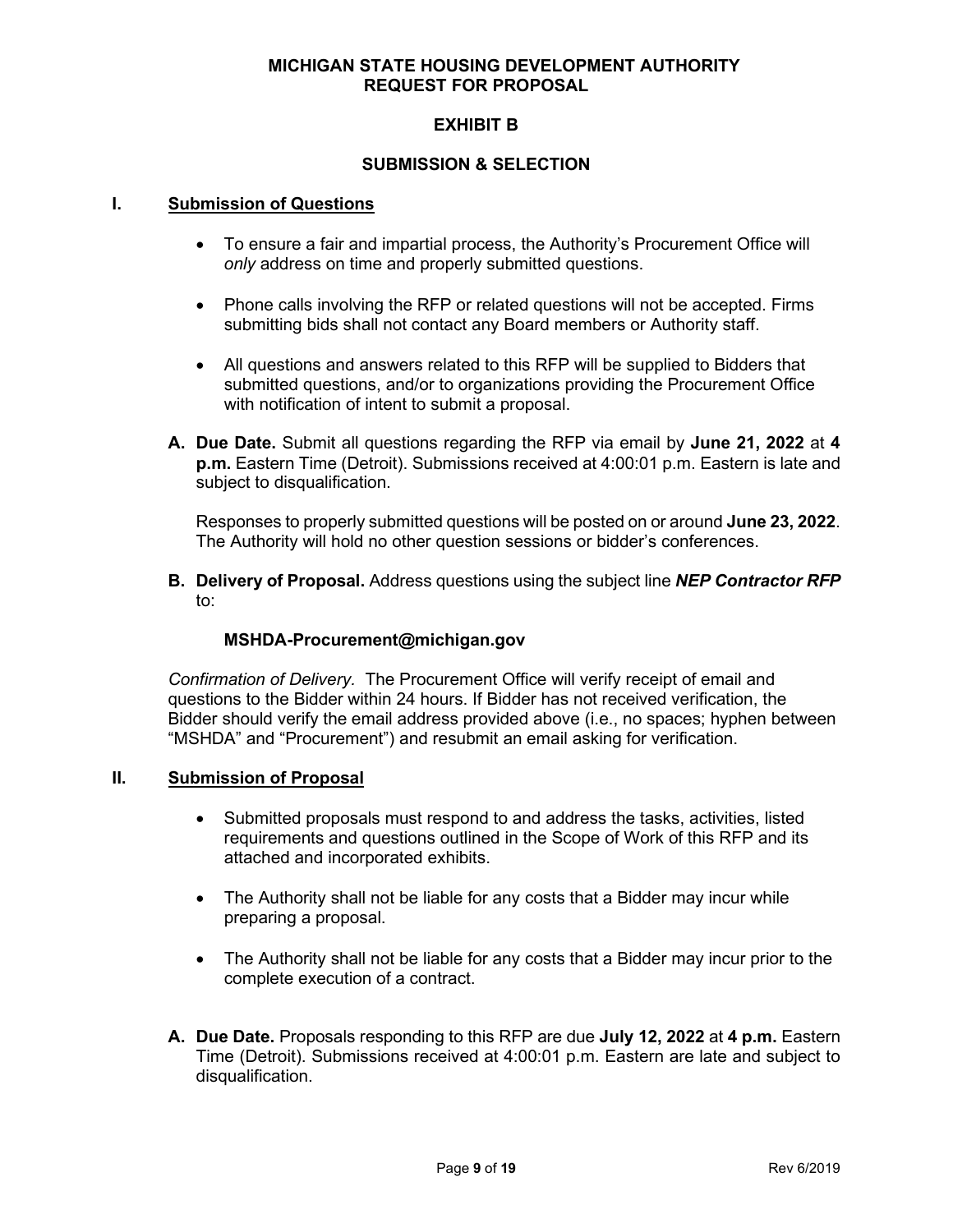- **B. Originals and Copies.** Submit **one (1) .pdf** version of a proposal via email outlining how the Bidder will provide the activities / services described in the Scope of Work.
- **C. Delivery of Proposal.** Direct all deliveries to:

# **MSHDA-Procurement@michigan.gov**

*Confirmation of Delivery.* The Procurement Office will verify receipt of email and proposal to the Bidder within 24 hours. If Bidder has not received verification, the Bidder should verify the email address provided above (i.e., no spaces; hyphen between "MSHDA" and "Procurement") and resubmit an email asking for verification.

# **III. Selection of Proposal**

The selection of a proposal shall be subject to a review by the Authority's Legal Affairs Division concerning conflicts of interest and/or participation in Authority programs by the Bidder, its officers, employees, subcontractors, or independent contractors.

**A. Selection Criteria.** The Authority will select the proposal based on Selection Criteria listed below:

|                | <b>Total Possible Points:</b>           | 100 Points    |
|----------------|-----------------------------------------|---------------|
|                | <b>MSHDA NEP Experience</b>             | (10 Points)   |
| 3 <sub>1</sub> | <b>Location Availability</b>            | $(25$ Points) |
| 2.             | Local/State/Federal Grant Experience    | $(25$ Points) |
| 1.             | Single Family Rehabilitation Experience | (40 Points)   |

*Note:* The Authority will utilize all Bidder information to determine the best value for the services sought and is not obligated to accept the lowest price proposal.

- **B. Proposal Selection.** The Authority's review may take up to four weeks after the closing date for submitting proposals. The Authority anticipates notifying the selected contractor(s) on or about July 30, 2022 via e-mail and posting on the Authority's website; however, the selection and final notice of award will be contingent on approval by the Authority's Board.
- **C. Cancellation of Selected Proposal.** The selection of a proposal by the Authority may be cancelled at any time prior to the complete execution of a contract. If the Authority cancels its selection of a proposal, the Authority may repost this or a similar RFP and re-seek proposals.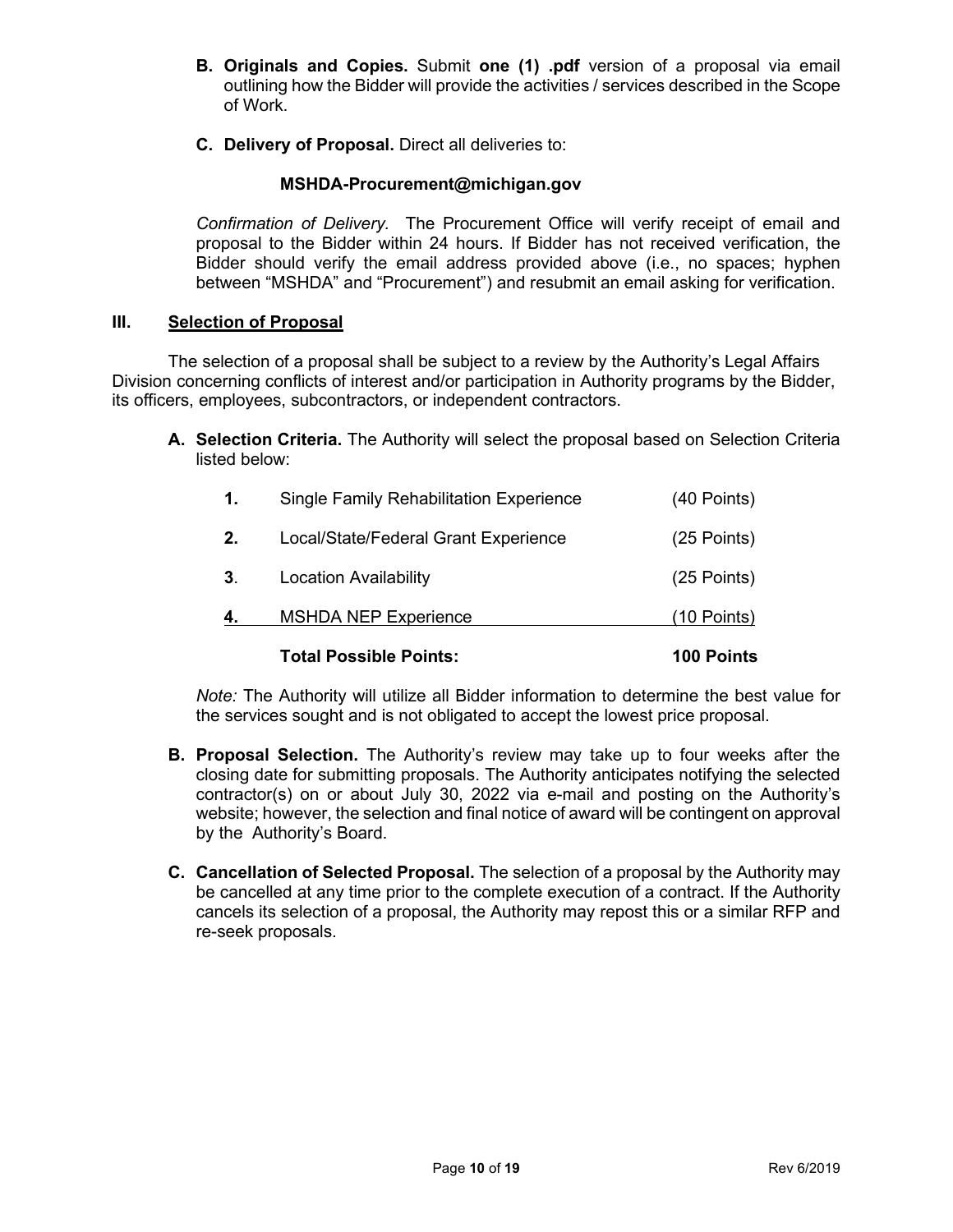# **MICHIGAN STATE HOUSING DEVELOPMENT AUTHORITY REQUEST FOR PROPOSAL**

# **EXHIBIT C**

# **PROPOSAL FORMAT**

#### **I. Overview**

- Proposals must be submitted in the format described in this Exhibit C as outlined below.
- There should be no attachments, enclosures or exhibits other than those considered by the Bidder to be essential to a complete understanding of the proposal.
- Each section must be clearly identified with appropriate headings and/or table of contents.
- The proposal should be clear, accurate, and complete, with sufficient detail to enable the Authority to evaluate the services and methods proposed.

#### **II. Headers and Contents**

Proposals not including requested information may be viewed by the Authority as nonresponsive and not considered further. Bidders are strongly encouraged to review their proposals prior to submission to ensure that all requested information is included.

#### **A. Company Background Information.**

- **1.** Legal business name and address.
	- [Name] [Street Address] [City, State, Zip] [Phone Number] [Website address]
- **2.** The type of entity (e.g., Michigan corporation, Michigan nonprofit corporation, Michigan limited liability company, foreign).

*Note*: Prior to contract execution, the selected contractor will be required to provide proof of authorization to conduct business in the State of Michigan.

- **3.** Any applicable "Doing Business As" names.
- **4.** Any branch office, or name and address of registered agent, if applicable.
- **5.** Legal business name of any applicable parent company, and its address.
- **6.** State your business is incorporated in.
- **7.** Number of years in business and number of employees.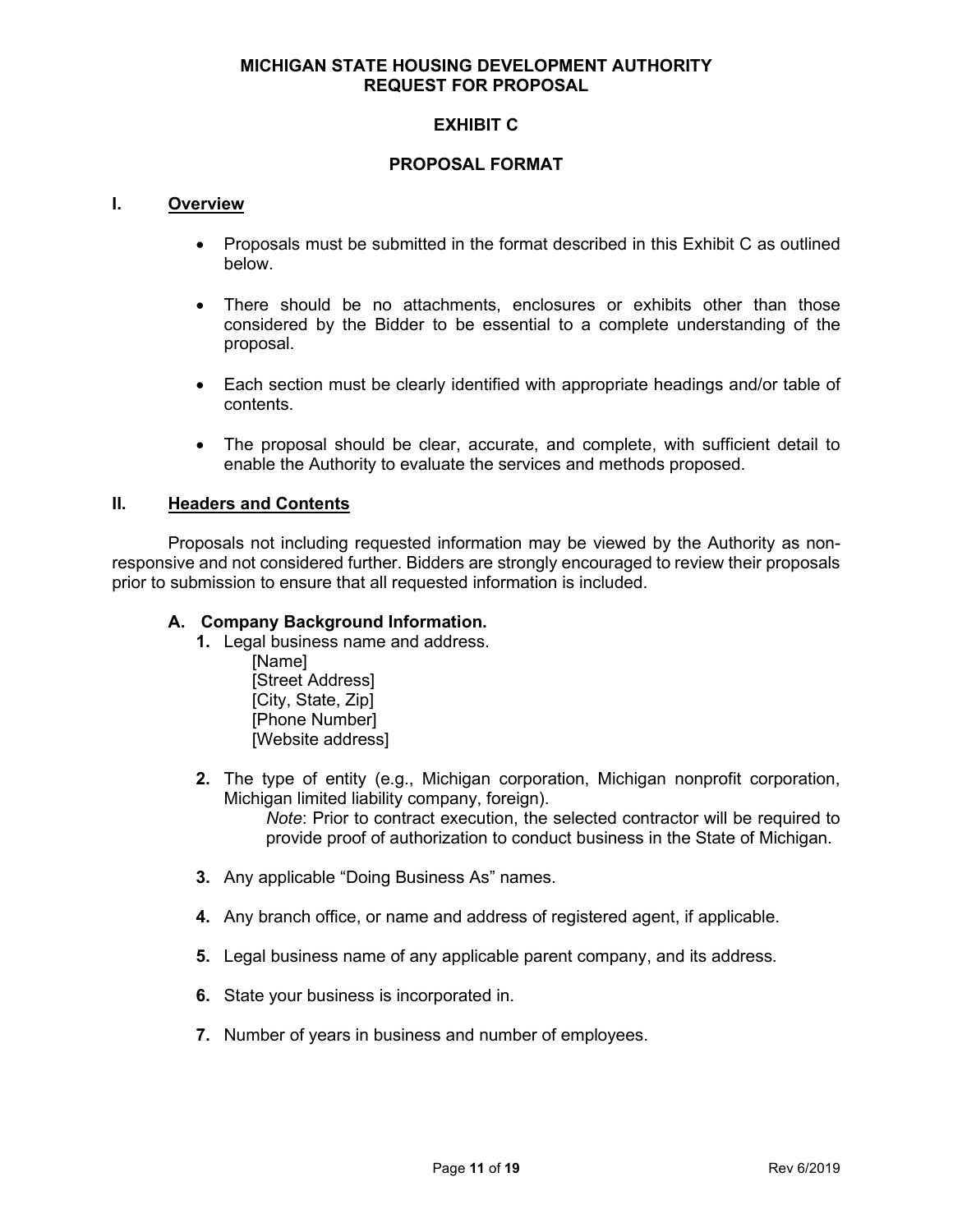**8.** Has there been a recent change in the organizational structure (e.g., management team) or a change of control (merger or acquisition)?

(Yes / No)

If Yes, why and how has it affected your company?

**9.** Has your company ever been debarred, suspended, or otherwise disqualified from bidding, proposing, or contracting with any governmental entity, including the State?

(Yes / No)

If Yes, provide the date, governmental entity, and details surrounding the action.

**10.** Has your company ever been sued by the State of Michigan?

(Yes / No)

If Yes, provide the date, case caption, case number, and identify the court that the case was filed in.

**11.** Has your company ever sued the State of Michigan?

(Yes /No)

If Yes, provide the date, case caption, case number, and identify court that case was filed in.

**12.** Within the past five (5) years, has your company defaulted on a government contract, or been terminated for cause by any governmental entity, including the State?

(Yes / No)

If Yes, provide the date of action, contracting entity, type of contract, and details surrounding the termination or default.

**13.** Within the past five (5) years, has your company defaulted on a contract or been terminated for cause by any private entity in which similar service or products were being provided by your company?

(Yes / No)

If Yes, provide the date of action, contracting entity, type of contract, and details surrounding the termination or default.

**14.** Does your company have experience working with the State of Michigan? (Yes / No)

If Yes, please provide a list (including the contract number) of the contracts you hold or have held with the State for the last 10 years.

- **B. Management and Personnel.** Answer/Address the following:
	- **1. Authorized Signatory**. The Bidder must clearly identify the name and title of an official authorized to commit the Bidder to the terms and conditions of the proposal.
		- **a.** Provide any resolution(s) authorizing the designated official as an approved signatory.
		- **b.** Proposal must include the statement of bid commitment, see Section H below, signed by the approved signatory.
	- **2. Officer and Management Summary.** Identify manager(s) and/or officer(s) who will manage the contract if it is awarded: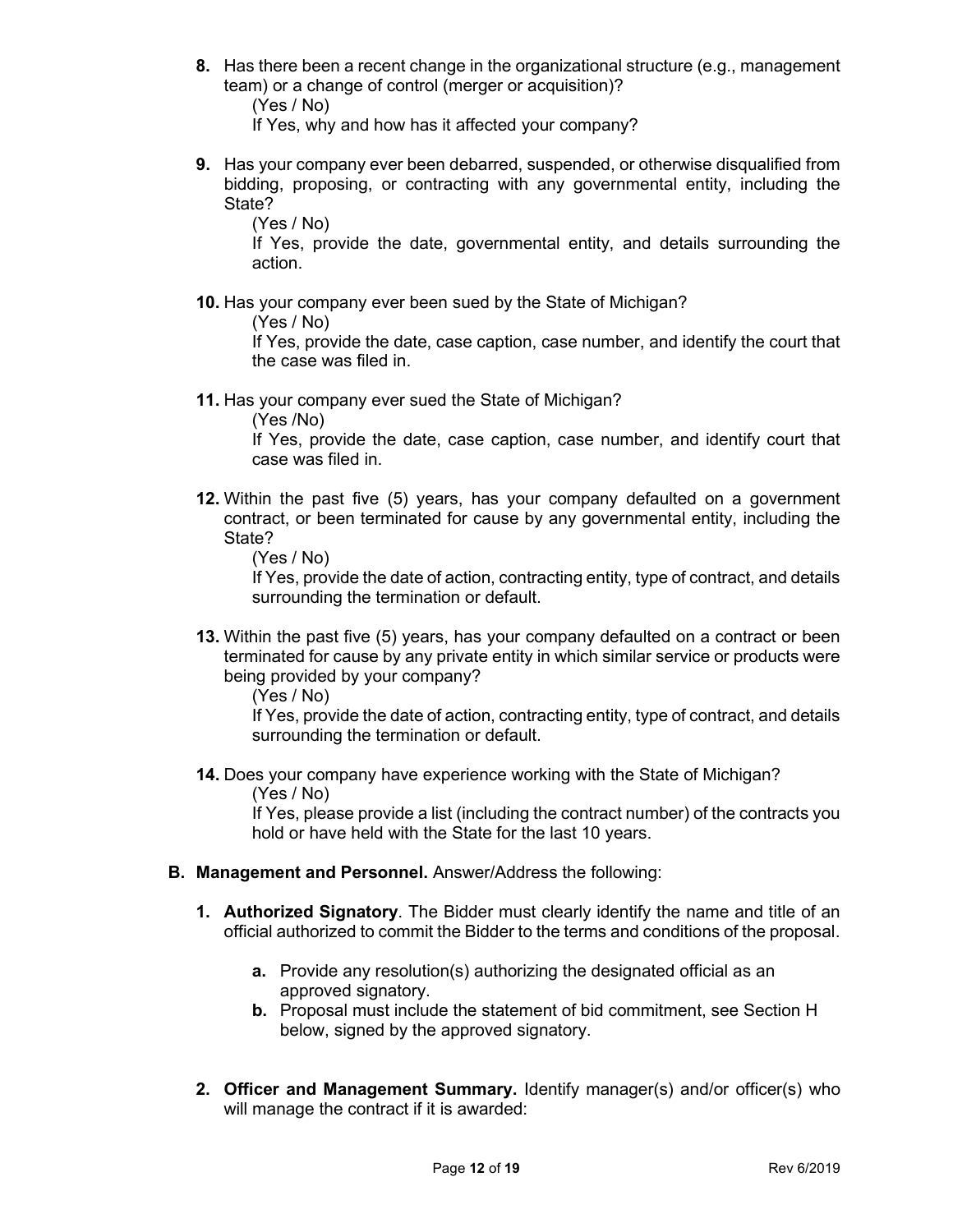- **a.** Provide current contact information including the manager/officer name, title, mailing address, email address, and phone and fax numbers.
- **b.** Provide their resumes or CVs.
- **c.** List their responsibilities and the specific tasks each assigned officer/manager will carry out and the anticipated time frames for each task.
- **3. Personnel Summary.** Identify proposed key project personnel, including job titles, responsible for performing the activities / services described in the Scope of Work.
- **4. Submit a Certificate Verifying Project Personnel**. The form is found in Exhibit D, attached and incorporated into this RFP.
	- **a.** Confirm Whether Any Assigned Personnel Receive Pension Payments from the State of Michigan. Review Exhibit A, Section I.I above for important information regarding Pensioned Retirees.

# **C. Experience.**

- **1. Prior Experience of Bidder**. Indicate prior experience of your organization that you consider relevant to the successful accomplishment of the project described in this RFP.
	- **a.** Include sufficient detail to demonstrate the relevance of such experience.
	- **b.** Include descriptions of qualifying experience, including project descriptions, costs, and start/end dates of projects successfully completed.
	- **c.** Include the name, address, and telephone number of the responsible official of the client organization who may be contacted.
	- **d.** The Authority has identified the following qualifications that it believes are necessary for the successful performance and completion of the services described in the Scope of Work:
		- Single Family Rehabilitation experience within the proposed location
		- Local/State/Federal Grant Experience
		- Location Availability
		- MSHDA NEP Experience
		- Optional resident training/engagement experience
- **2. Experience of Proposed Personnel Assigned to Provide Services.** The proposal should describe the education and experience of the personnel who will be assigned to provide the proposed services, including managers who may oversee work of personnel.
- **3. Regional Work Proposal.** The following example of recent work shall be submitted with the Bidder's proposal:
	- **a.** Provide details and photos (before and after) of any single-family homeowner rehab exterior activities that have been undertaken by your company.
	- **b.** Provide brief paragraph of company history.
	- **c.** Describe your staffing capacity to perform rehab activities and/or cost reasonableness determination.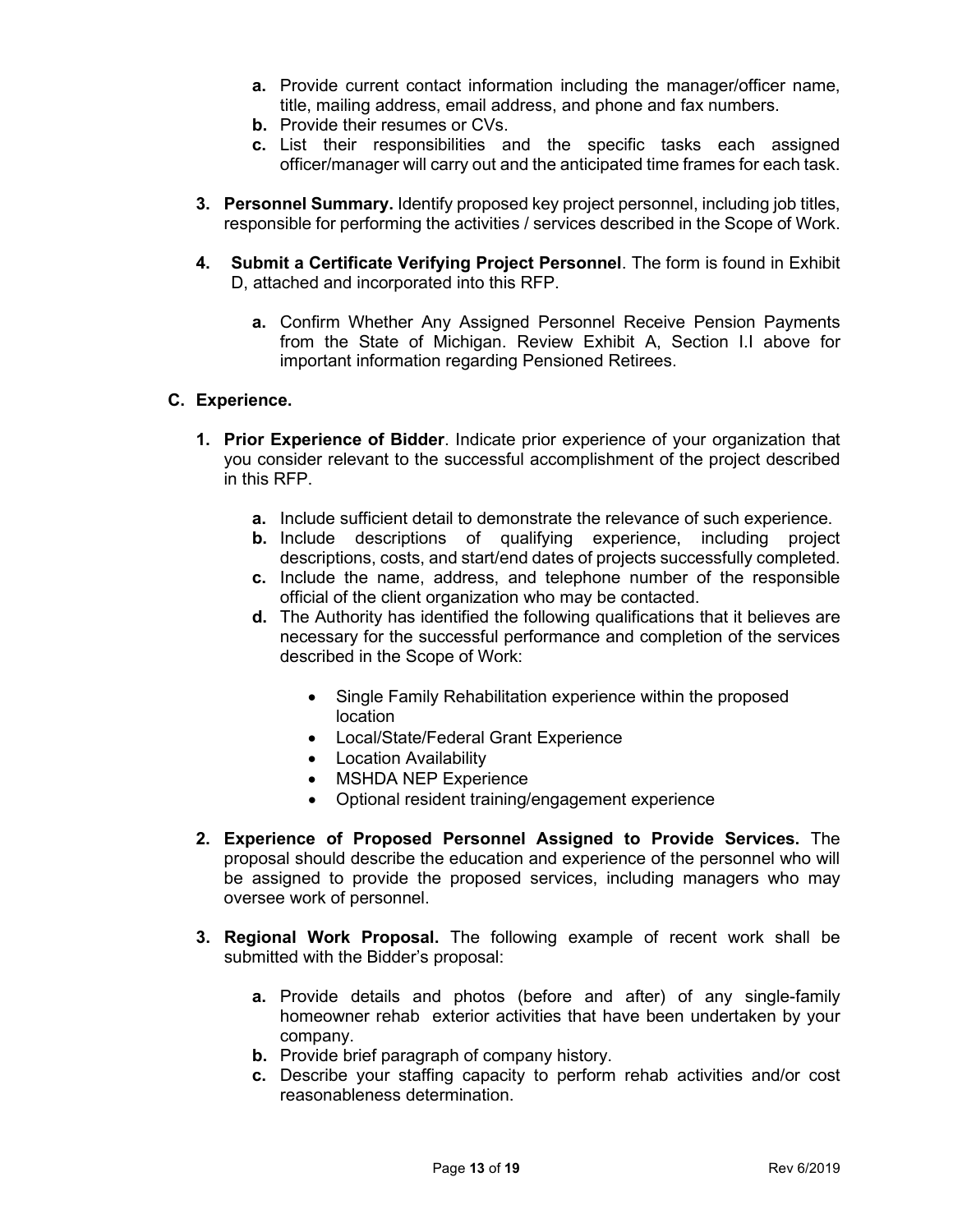- **4. Professional References.** Include professional references who can provide information regarding the Bidder's prior past performance.
- **5. Additional Information and Comments.** Include any other information that is believed to be pertinent but not specifically asked for elsewhere.

# **D. Proposed Services.**

- **1. How Services Will be Rendered.** Address and describe the process used to render the services and how the services will be rendered. This should be an overview of the methodology to be used, based on staff and time frames, to meet the project scope of work and complete the required services within the time frame of the project.
- **2. Use of Subcontractors.** If any work will be subcontracted, describe the following:
	- **a.** Work that will be subcontracted.
	- **b.** The process used to select the subcontractors.
	- **c.** The subcontractor's experience and expertise.
	- **d.** The names of the firms/individual(s) who will perform the subcontracted work.
	- **e.** How quality of service will be monitored and ensured.
- **3. Standards.** Describe or address the following:
	- **a.** The standards that the services will satisfy. (If standards of a professional association will be followed, identify the standards and the association.)
	- **b.** How quality of service will be monitored and ensured.
	- **c.** Whether "best practices" will be followed. (If applicable, identify the organization and/or document establishing such standards.)
- **4. Security of Data.** If the services to be rendered require the collection and/or use of confidential and/or personal data, confirm the following:
	- **a.** Has your organization established and used a policy to address the security of paper and electronic data?
		- (Yes / No)

If No, explain how your organization addresses the security of paper and electronic data.

- *(Note: Please do not submit a copy of your security policy.)*
- **b.** Does your policy address the removal of confidential and/or personal data from storage media? (For example, does your firm's policy include the removal or "wiping" of data from hard drives when a computer is no longer used?) (Yes / No)

If No, explain how your organization handles confidential and/or personal data.

- **5. Copyrighted Materials.** Acknowledge and/or confirm the following:
	- **a.** You agree that any and all products produced as a result of this RFP shall be the property of the Authority.
	- **b.** You agree that the Authority shall (a) hold a copyright on all materials or products produced under the RFP and (b) be allowed to file for a copyright with the United States Copyright Office.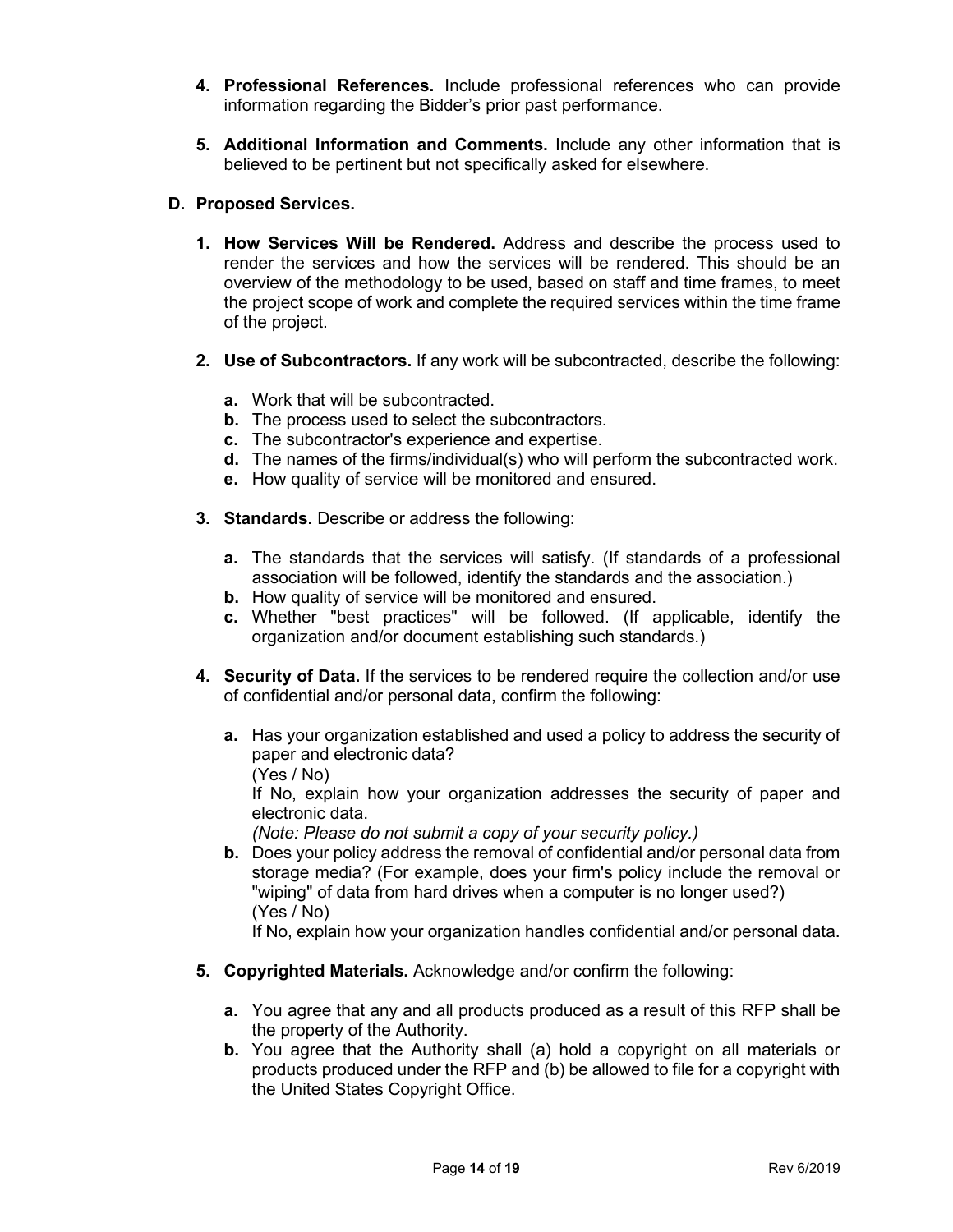**c.** You acknowledge that submitted documents will not contain in part or whole copyrighted materials.

## **E. Price Proposal & Budget contingent on property activities to be undertaken. Typically, under \$7,500 per address.**

**1. Price Proposal.** Objective 1 is based on activities scope of work. Objective 2 would be based on cost reasonableness quotes submitted in response to this RFP will be a firm fixed price for the duration of the contract. No price changes will be permitted.

**Proposals should reflect per diem rates in effect at the time of proposal submission.** State per diem rates is subject to change during the term of an awarded contract. Current travel information can be found here: **[https://www.michigan.gov/dtmb/0,5552,7-358-82548\\_13132---,00.html](https://gcc02.safelinks.protection.outlook.com/?url=https%3A%2F%2Fwww.michigan.gov%2Fdtmb%2F0%2C5552%2C7-358-82548_13132---%2C00.html&data=04%7C01%7CKellyJ11%40michigan.gov%7C80c71075c673484bccb908d8c2013c38%7Cd5fb7087377742ad966a892ef47225d1%7C0%7C0%7C637472657839283220%7CUnknown%7CTWFpbGZsb3d8eyJWIjoiMC4wLjAwMDAiLCJQIjoiV2luMzIiLCJBTiI6Ik1haWwiLCJXVCI6Mn0%3D%7C1000&sdata=eWSXmORdn1xUQsCq6EYuITVUPq%2FyVkY%2BEmtBpKicxC8%3D&reserved=0)** 

- **2. Budget.** Include in the proposal a line-item budget identifying all expenses related to the work to be performed. By submitting the bid, the Bidder acknowledges that it bears the risk that its expenses may exceed the proposed amount. The budget should include applicable items, which may include the following:
	- **a.** Staff costs broken down by each individual staff person. Include # of hours, per hour rate, and work assignment.
	- **b.** Lodging costs (based on State of Michigan per diem rates). Description should include when and why lodging is needed.
	- **c.** Meal costs (based on State of Michigan per diem rates). Description should include when and why meals are needed.
	- **d.** Transportation costs (based on standard State of Michigan mileage rate). Description should include type and reason for transportation cost.
	- **e.** Costs of supplies and materials. Description should include items to be purchased and reason for purchase.
	- **f.** Other direct costs. Description should include items to be purchased and reason for purchase.
	- **g.** Total Budget.
- **F. Schedule/Timeline.** Bids must include a schedule for delivery of services set forth in the Scope of Work and cite the proposed deadlines for completing the tasks.

Include a timetable indicating how the project will be scheduled.

| <b>Completed Service/Project Components</b> | <b>Estimated Completion Dates</b> |
|---------------------------------------------|-----------------------------------|
|                                             |                                   |
|                                             |                                   |
|                                             |                                   |

**G. Disclosures.**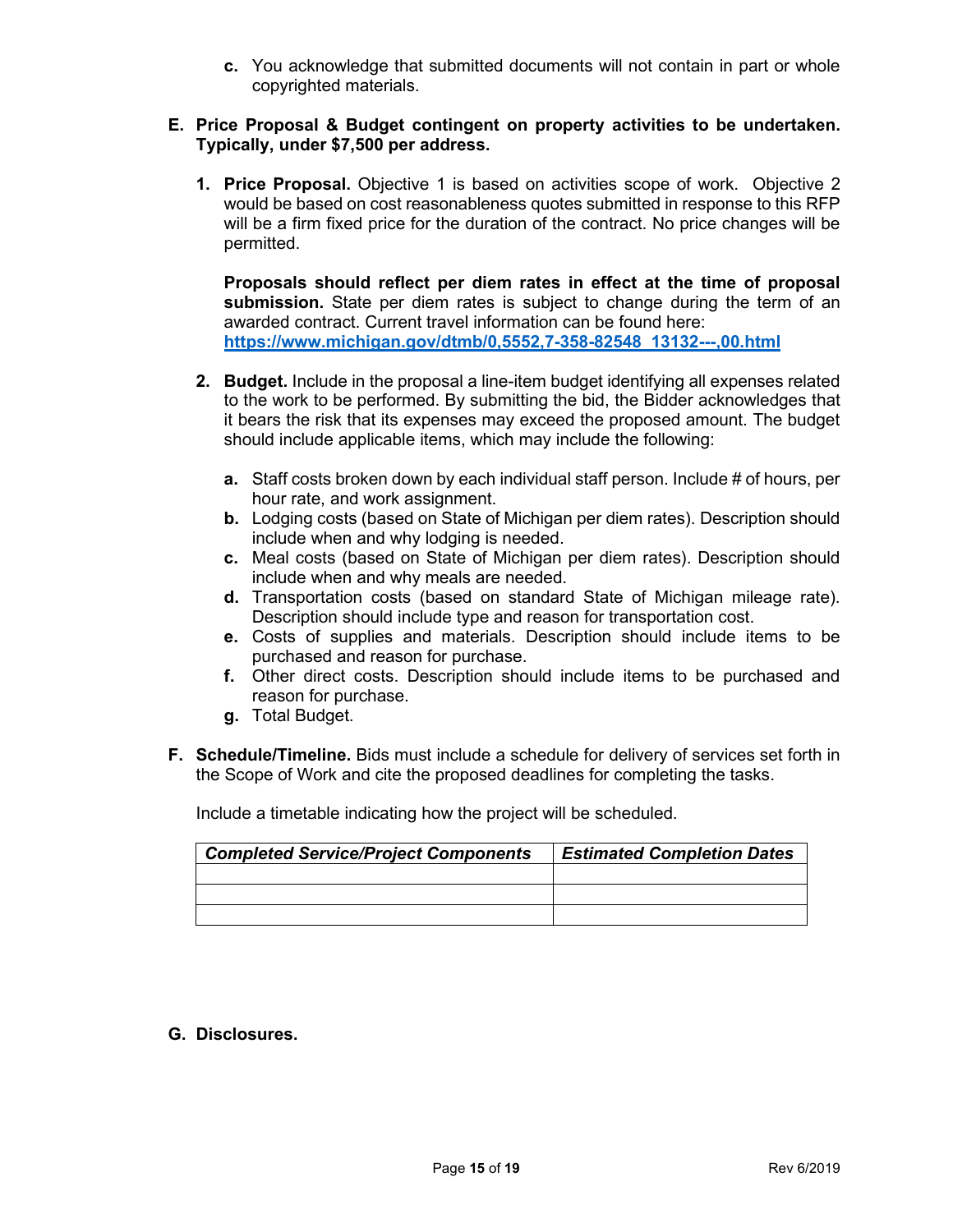- **1. Interests in Authority Programs.** Authority programs include, but are not limited to, the Housing Voucher Program, any loans where the Authority is the lender, and any grants made by or administered by the Authority.
	- **a.** Does the Bidder, its officers, board members, and employees respectively, have any interests in Authority programs?
		- (Yes / No)

If Yes, please provide their name, title, and the Authority program for which the interests exist.

**b.** If the Bidder intends to use independent contractors or subcontractors to render services, do the independent contractors or subcontractors and their officers, board members, and employees respectively, have any interests in Authority programs?

(Yes / No)

If Yes, please provide their name, title, and the Authority program for which the interests exist.

- **2. Potential Conflicts of Interests.** Potential conflicts of interest may arise from the Bidder's officers, employees, members, board members, independent contractors or subcontractors the Bidder will use to render services, if the organization enters into a contract with the Authority.
	- **a.** Is the Bidder currently under contract and/or been awarded a grant from the Authority?

(Yes / No)

If Yes, please confirm whether any potential conflict of interest will exist if the Authority enters into a contract with the Bidder.

**b.** Does the Bidder, its officers, board members, and employees, hold a position with another entity that may be under contract or receiving a grant from the Authority?

(Yes / No)

If Yes, include an organizational chart from each entity under contract or awarded a grant from the Authority in which the Bidder or project personnel holds a position. Include each employee's position and title within the entity. In addition, indicate whether the Bidder or the project personnel is responsible for making financial decisions in his/her capacity and what measures have been implemented to ensure that funds are not comingled.

# **THE AUTHORITY RESERVES THE RIGHT TO DEEM A BID NON-RESPONSIVE FOR FAILURE TO DISCLOSE A POTENTIAL CONFLICT OF INTEREST.**

# **3. Family Members Who Work for Authority.**

**a.** Does the Bidder, its officers, board members, and employees respectively, have family members who work for the Authority? (Yes / No)

If yes, please provide their name and the name of the family member currently employed at the Authority.

**H. Signature Clause to be Signed by Bidder's Authorized Signatory.** Insert into the proposal and have the authorized signatory sign the following signature clause at the end of the proposal: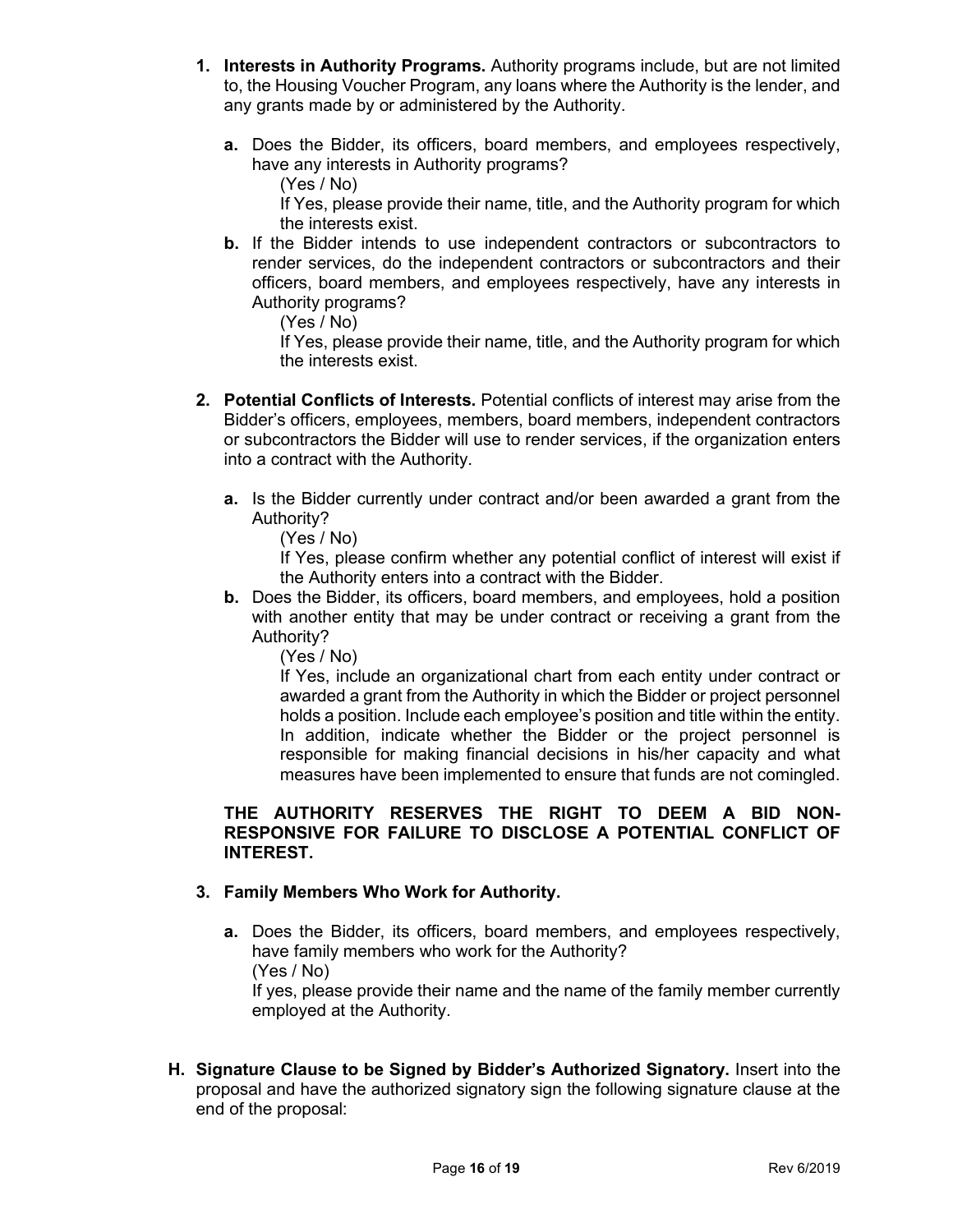**I confirm that I have submitted this proposal on behalf of** 

*\_\_\_\_\_\_* **in response to the Michigan State Housing Development Authority's Request for Proposals for NEP Contractors.** 

**I also confirm that I have read and understand the Authority's indemnification, copyright, data security and insurance requirements.** 

**By:\_\_\_\_\_\_\_\_\_\_\_\_\_\_\_\_\_\_\_\_\_\_\_\_\_\_\_\_\_\_\_\_\_\_\_\_\_\_\_\_\_** 

**Its:\_\_\_\_\_\_\_\_\_\_\_\_\_\_\_\_\_\_\_\_\_\_\_\_\_\_\_\_\_\_\_\_\_\_\_\_\_\_\_\_\_** 

**Date:\_\_\_\_\_\_\_\_\_\_\_\_\_\_\_\_\_\_\_\_\_\_\_\_\_\_\_\_\_\_\_\_\_\_\_\_\_\_\_**

**Rest of Page Intentionally Left Blank**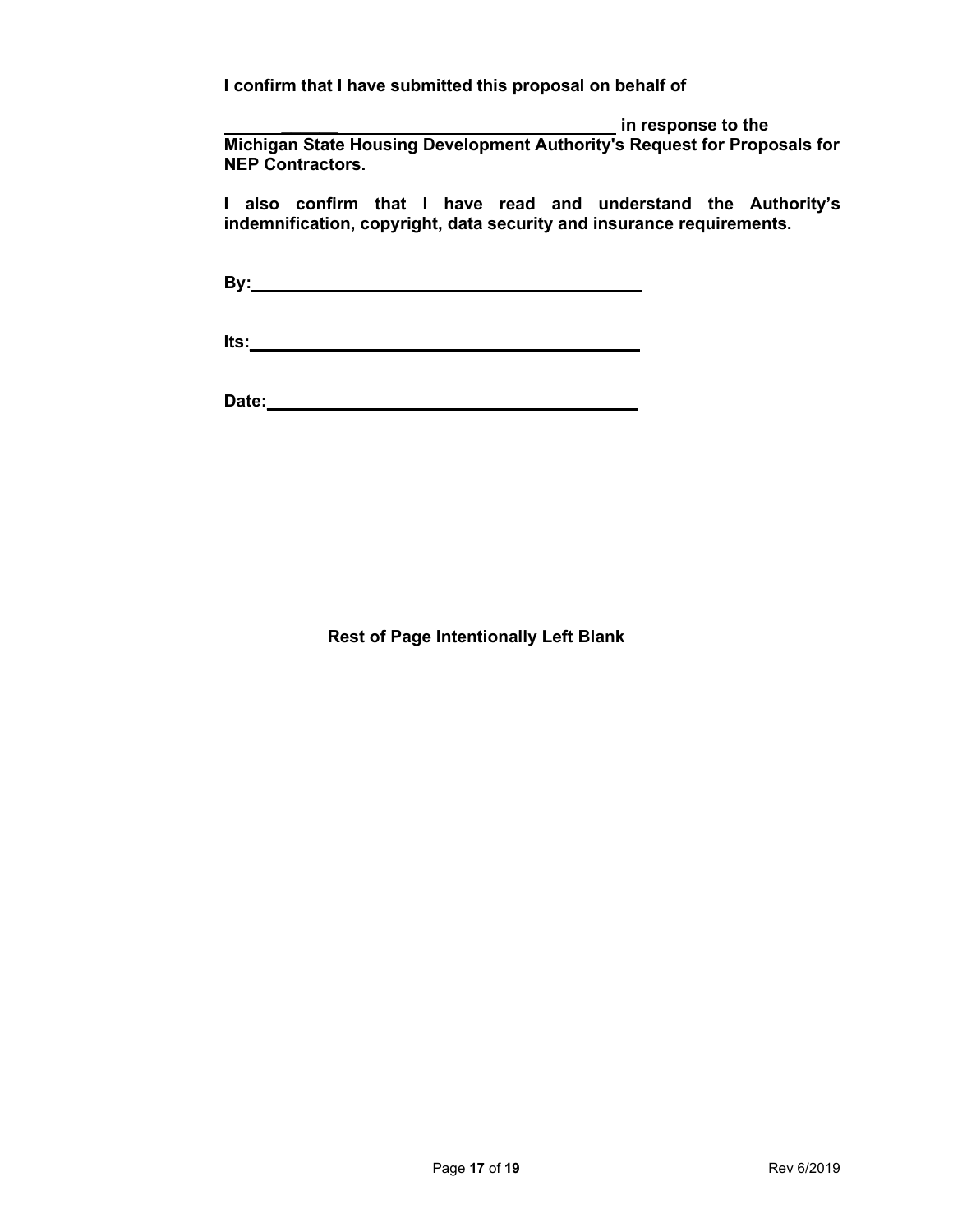# **MICHIGAN STATE HOUSING DEVELOPMENT AUTHORITY REQUEST FOR PROPOSAL**

# **EXHIBIT D**

# **PROJECT PERSONNEL**